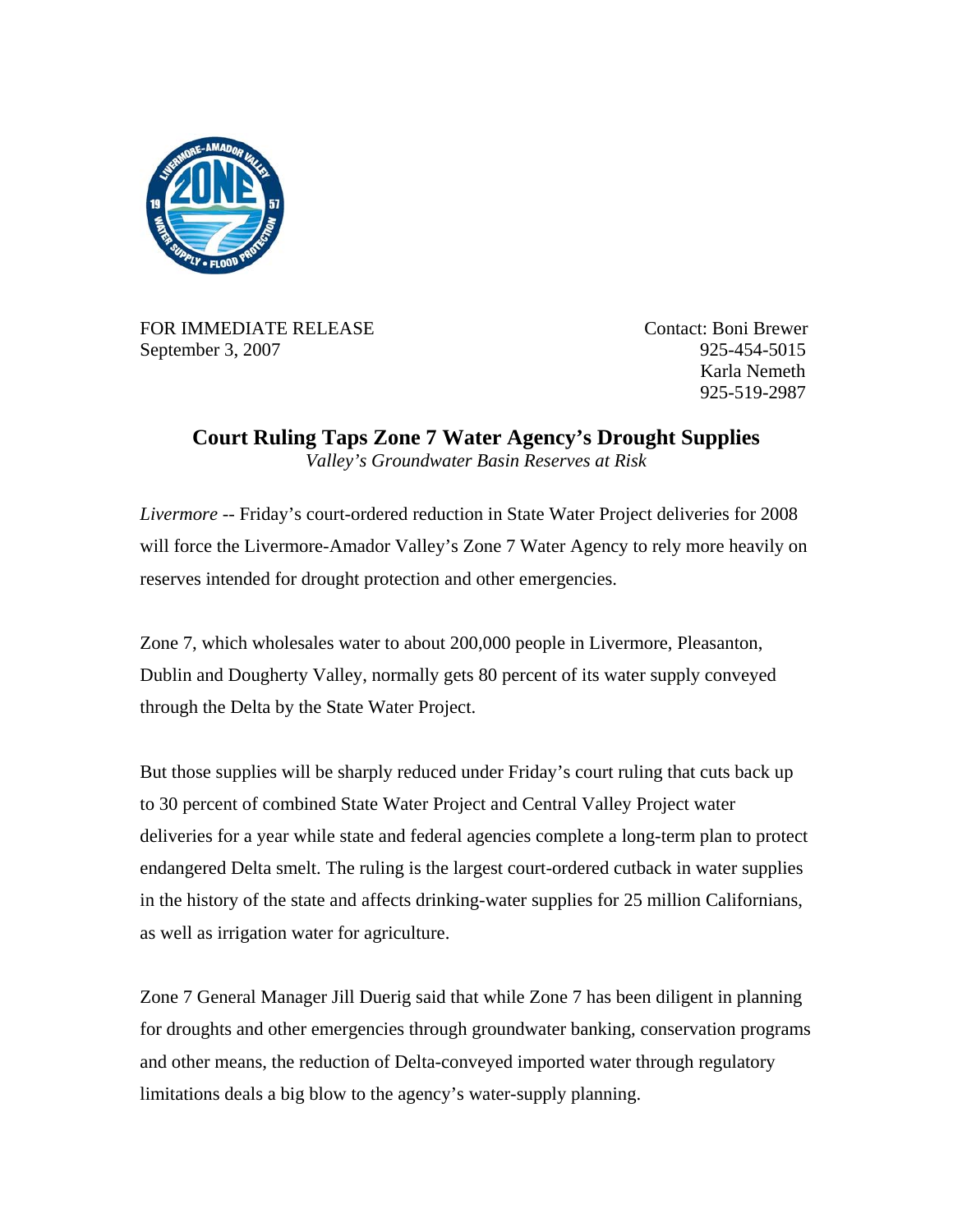Zone 7 currently has enough stored groundwater and other emergency supplies to meet projected demands during 2008. However, Duerig warned that drawing down on those reserves in light of Friday's court ruling could put the Valley in a seriously vulnerable position if, in addition, dry-weather conditions experienced in 2007 continue and turn into a prolonged drought.

"We really could be in a bind if we're entering a drought or experience an earthquake that disrupts future water delivery," she said.

Over the past decade, Zone 7's constituents have made substantial investments in emergency and drought protection by acquiring entitlements to water supply for local and offsite groundwater banking. Under Zone 7's Urban Water Management Plan, existing groundwater supplies augmenting a reduced level of state imports are enough to get the Valley through a six-year drought.

Zone 7 continues to urge its customers to voluntarily reduce water consumption through such actions as reduced outdoor watering, reduced car washing, and repair of leaking sprinkler heads and household plumbing. Conservation tips are available on Zone 7's web site at [www.zone7water.com](http://www.zone7water.com/), and through local retailers – the cities of Livermore and Dublin, the California Water Service Company and the Dublin San Ramon Services District.

"We may ask people to do more with less in order to protect our drought supplies, and will be looking at additional tools and programs to help people do that," Duerig said. "However, we've already implemented substantial indoor water conservation measures. In the long-run, conservation will only be a part of our answer.

"We rely on continuous supplies from the northern Sierra to be conveyed through the Delta, and that conveyance no longer meets the water-supply needs of our communities," she said.